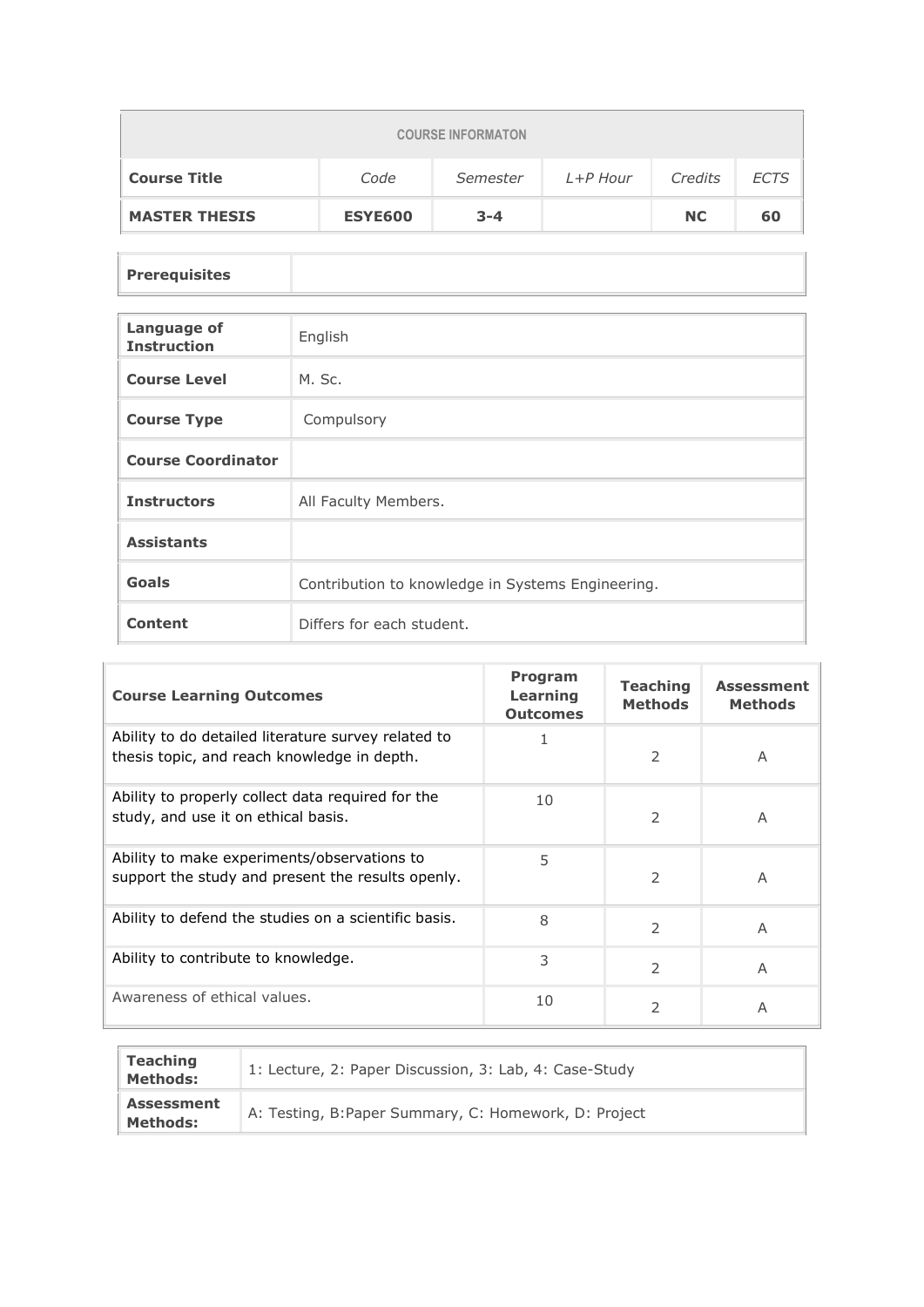| <b>COURSE CONTENT</b>       |  |                                                 |  |  |  |  |
|-----------------------------|--|-------------------------------------------------|--|--|--|--|
| <b>Week Topics</b>          |  | <b>Study Materials</b>                          |  |  |  |  |
|                             |  | Research Material                               |  |  |  |  |
| <b>RECOMMENDED SOURCES</b>  |  |                                                 |  |  |  |  |
| <b>Textbook</b>             |  |                                                 |  |  |  |  |
| <b>Additional Resources</b> |  |                                                 |  |  |  |  |
|                             |  | Research, Thesis Writing, Possible Publication. |  |  |  |  |

| <b>MATERIAL SHARING</b> |                |  |  |  |
|-------------------------|----------------|--|--|--|
| <b>Documents</b>        |                |  |  |  |
| <b>Assignments</b>      |                |  |  |  |
| <b>Exams</b>            | Thesis Defense |  |  |  |

 $\overline{1}$ 

| <b>ASSESSMENT</b>                                                   |               |                   |  |  |
|---------------------------------------------------------------------|---------------|-------------------|--|--|
| <b>IN-TERM STUDIES</b>                                              | <b>NUMBER</b> | <b>PERCENTAGE</b> |  |  |
| Mid-terms                                                           |               |                   |  |  |
| Assignment                                                          |               |                   |  |  |
| Lab Work                                                            |               |                   |  |  |
| Term Project                                                        |               |                   |  |  |
| <b>Total</b>                                                        |               | 100               |  |  |
| <b>CONTRIBUTION OF FINAL EXAMINATION TO OVERALL</b><br><b>GRADE</b> |               |                   |  |  |
| <b>CONTRIBUTION OF IN-TERM STUDIES TO OVERALL</b><br><b>GRADE</b>   |               |                   |  |  |
| <b>Total</b>                                                        |               | 100               |  |  |

**COURSE CATEGORY** Expertise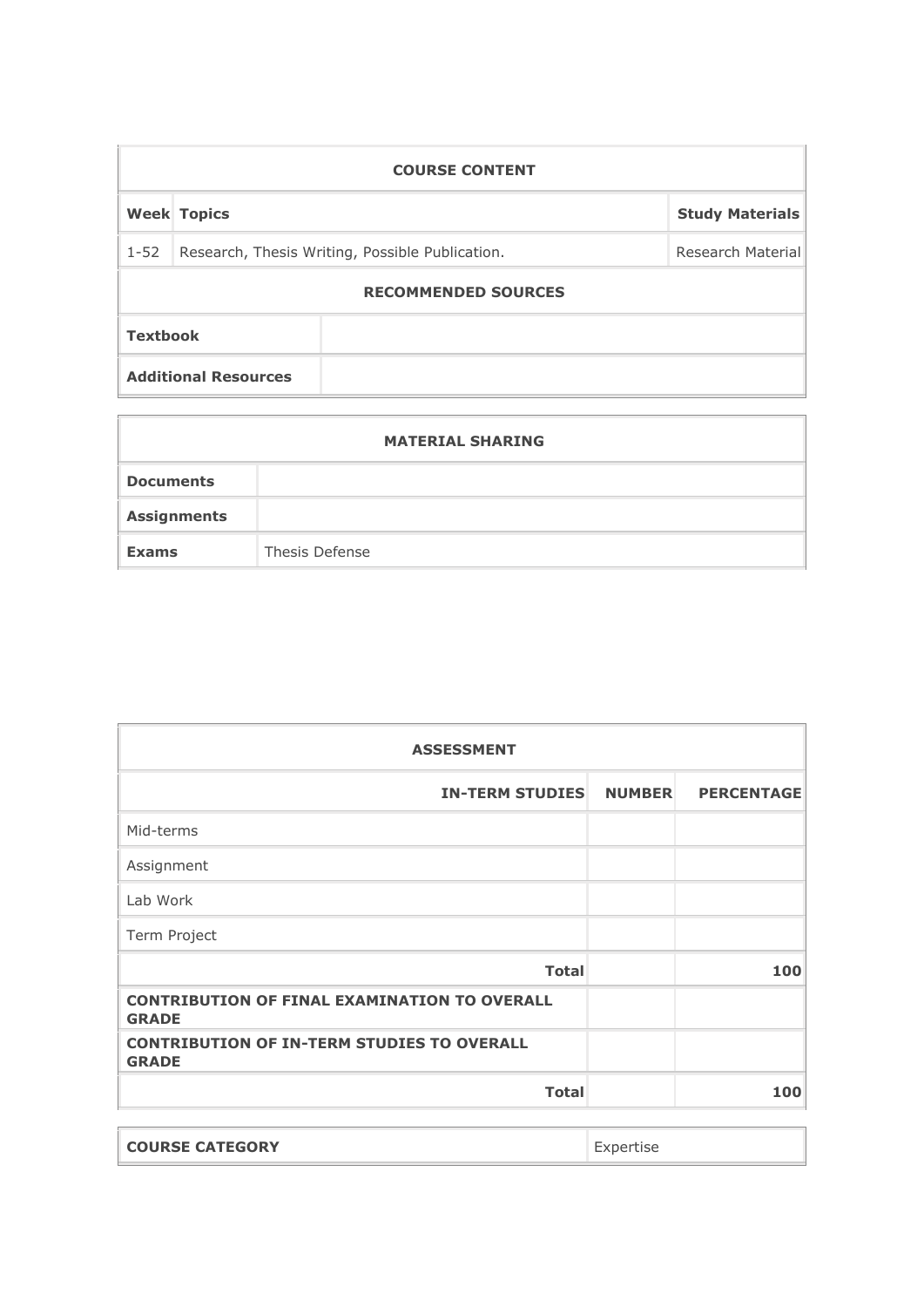|                | <b>COURSE'S CONTRIBUTION TO PROGRAM</b>                                                                                                                                                                              |              |  |  |                     |   |
|----------------|----------------------------------------------------------------------------------------------------------------------------------------------------------------------------------------------------------------------|--------------|--|--|---------------------|---|
|                | No Program Learning Outcomes                                                                                                                                                                                         | Contribution |  |  |                     |   |
|                |                                                                                                                                                                                                                      |              |  |  | $1 \t2 \t3 \t4 \t5$ |   |
| $\mathbf{1}$   | Ability to reach knowledge in breadth and depth through scientific research in<br>Systems Engineering field; to have extensive knowledge about current<br>techniques and procedures together with their constraints. |              |  |  |                     | X |
| $\overline{2}$ | Ability to complement and apply knowledge by scientific methods utilizing<br>limited or missing data; to use knowledge in different disciplines effectively<br>by blending them.                                     |              |  |  |                     |   |
| 3              | Ability to formulate Systems Engineering problems; to develop novel and<br>original ideas and procedures for their solutions and to use innovative<br>procedures in solutions.                                       |              |  |  | X.                  |   |
| 4              | Awareness of new and developing applications in Systems Engineering;<br>ability to investigate and learn these applications when required.                                                                           |              |  |  |                     |   |
| 5              | Ability to design and apply analytical, and modeling and experimental based<br>research; to solve and interpret complex situations encountered in this<br>process.                                                   |              |  |  |                     | X |
| 6              | Ability to lead multi-disciplinary teams; to develop solution approaches in<br>complicated situations and to take responsibility.                                                                                    |              |  |  |                     |   |
| 7              | Ability to develop novel and/or original ideas and methods; to develop<br>innovative solutions for the design of systems, parts or the processes.                                                                    |              |  |  |                     |   |
| 8              | Ability to communicate orally or in writing the process and the results of<br>Systems Engineering studies systematically and openly in national or<br>international platforms.                                       |              |  |  | X                   |   |
| 9              | Ability to master a foreign language (English) at the European Language<br>Portfolio B2 General Level to communicate orally or in writing.                                                                           |              |  |  |                     |   |
|                | Ability to recognize social, scientific and ethical values in the process of<br>10 collection, interpretation and publishing of data, and in all professional<br>activities.                                         |              |  |  |                     | X |
| 11             | Ability to visualize social and environmental dimensions of Systems<br>Engineering applications and to observe these dimensions in professional<br>practice.                                                         |              |  |  |                     |   |
| 12             | Ability to develop appropriate methodology and procedures for the modeling,<br>improvement, control and design of complex systems for a specified target.                                                            |              |  |  |                     |   |